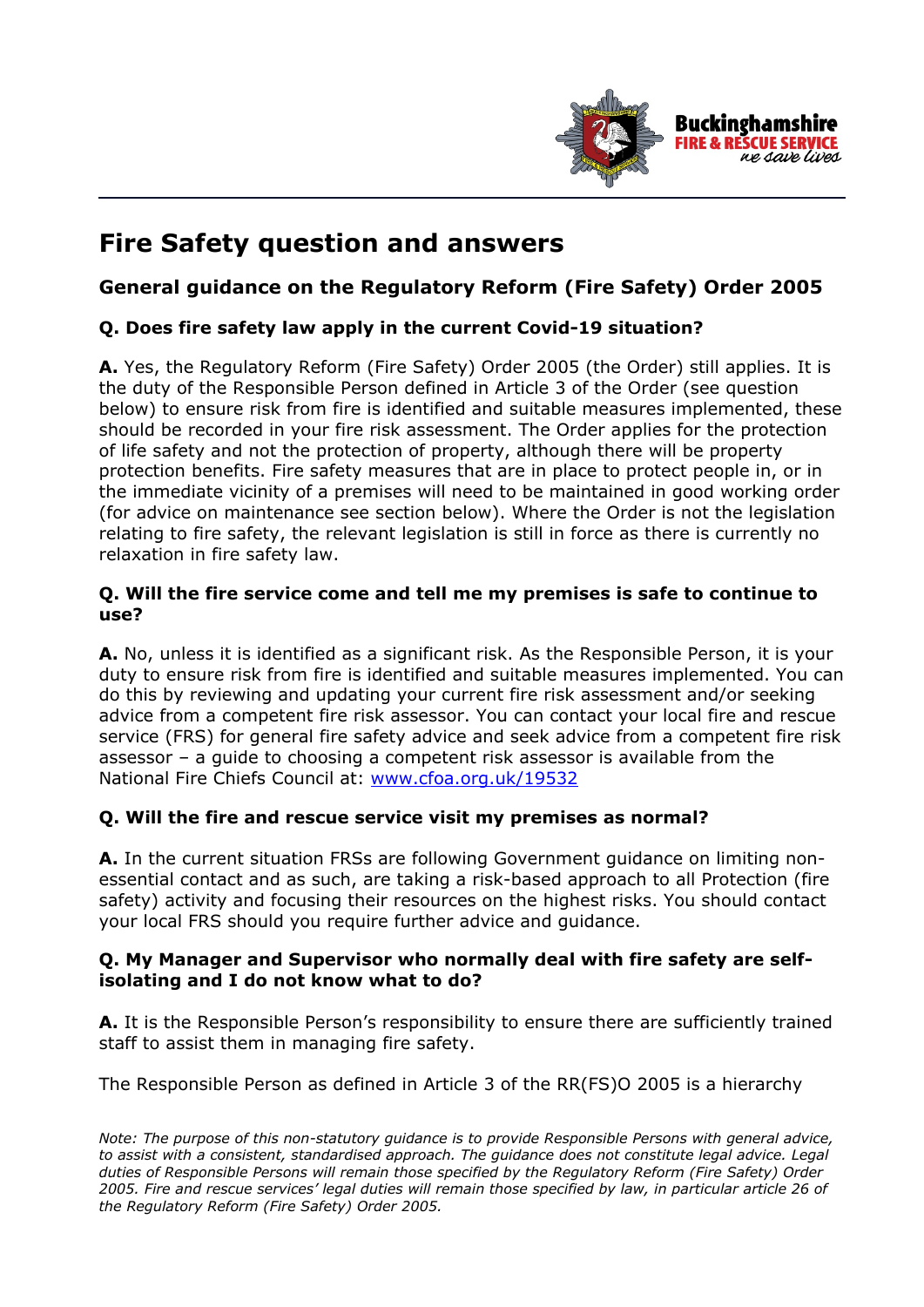where the Responsible Person is:

- 1. The employer.
- 2. Where there is no employer the person who has control of the premises.
- 3. The owner.

You should contact your Manager and/or Supervisor, observing Government guidelines, to seek advice and there should be a premises fire risk assessment which will assist. Where doubt exists, you should seek advice from a competent fire risk assessor and advice on choosing an assessor can be found at: www.nationalfirechiefs.org.uk/Finding-fire-risk-assessor.

#### **Q. Is the current legal notice I received from my local fire and rescue service valid.**

**A.** Yes, the current situation with COVID-19 has not changed the status of any notices issued under the RR(FS)O 2005. You should contact the issuing FRS if you require further advice and guidance.

#### **Q. What happens if I cannot complete the work before the notice expires?**

**A.** Please seek advice from your local FRS at the earliest opportunity.

#### **Q. Will services still come and check that I have complied with my notice?**

**A.** Fire services will check, but this will be carried out on a risk-based approach depending on individual circumstances.

# **Means of Escape**

#### **Q. Can I lock some fire exits that we are no longer using for security, as we have a reduced number of occupants and are not using all the premises?**

**A.** There needs to be a suitable and sufficient number of fire exits for the number of occupants within your premises that are immediately available without the use of a key or code. This should ensure occupants do not have to travel excessive distances or pass through an area of high fire risk or move towards a fire to escape. This should be supported with adequate escape signage to identify the escape routes to be used in event of fire, with any changes being relayed to all occupants in a format they understand. You should assess this for the current occupancy and use and record in your fire risk assessment, where doubt exists you should seek advice from a competent person.

#### **Q. Can we wedge open fire doors to stop people from touching handles?**

**A.** No, fire doors are an important fire safety measure. Keep fire doors closed and follow government advice on hand washing and cleansing hard surfaces. Fire doors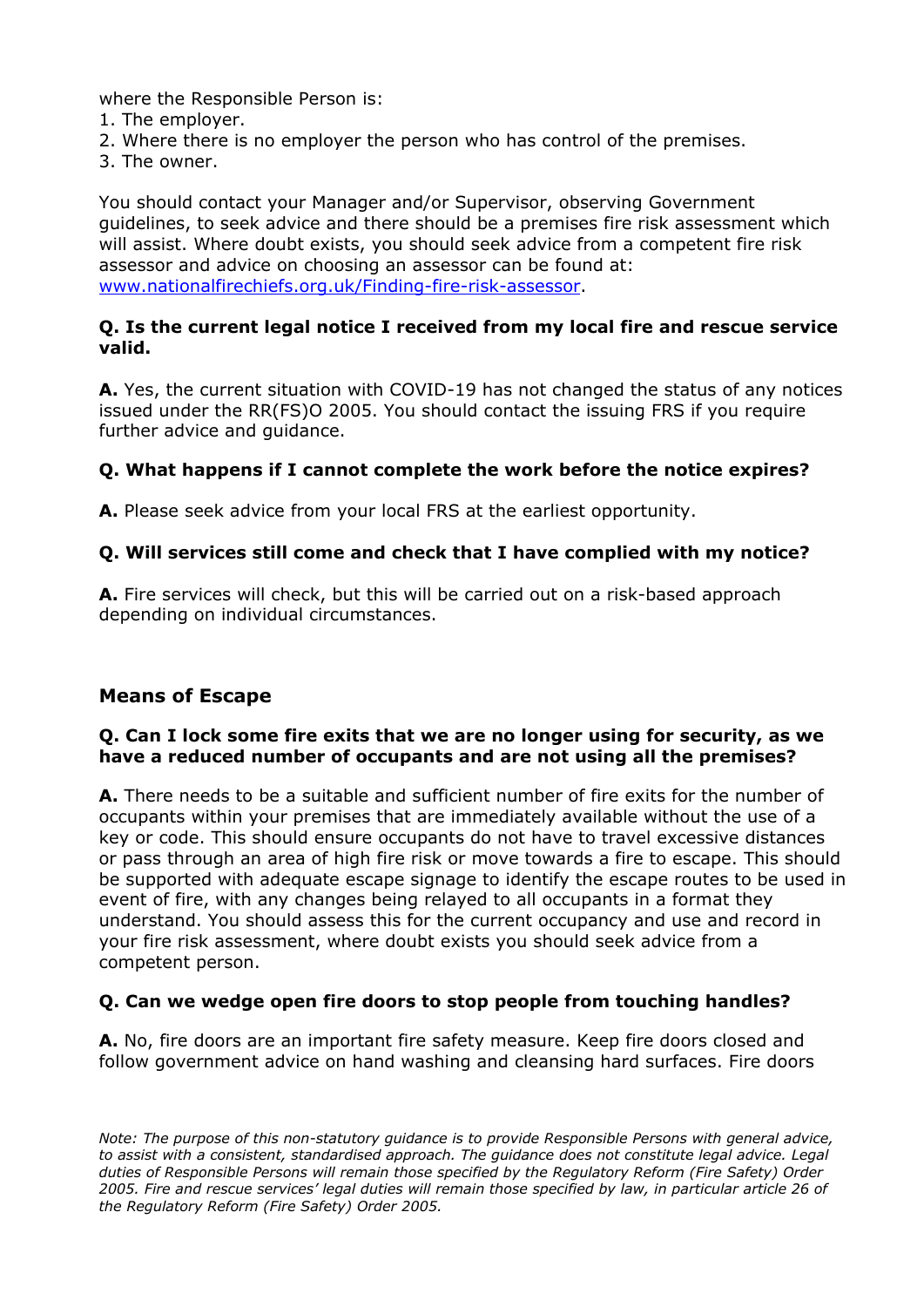can only be held open by automatic releasing hold-open devices, specifically designed and installed for this purpose.

#### **Q. I am re-opening my premises and need to implement a 'one-way' system to maintain social distancing, what do I need to consider?**

**A.** If a one-way system or other process is introduced to control the flow of occupants, its impact on the means of escape must be assessed to ensure all occupants have a suitable means of escape in event of fire, specifically they do not have to travel excessive distances. You should assess this for the proposed occupancy and record in your fire risk assessment; where doubt exists, you should seek advice from a competent person.

#### **Q. What should I do about my fire escape route as it passes through next door which is closed?**

**A.** You need to assess and evaluate the impact this has on your ability to escape your premises in event of fire and the availability of other escape routes. Where safe to do so, and in accordance with government guidelines, you should liaise with the Responsible Person of the other premises to see if an agreement can be reached. This should be recorded in your fire risk assessment and, where doubt exists, you should seek advice from a competent person.

#### **Q. What do I do as my premises is a multi-occupied building and some businesses have remained closed?**

A. You need to assess and evaluate the impact this has on all your fire safety measures. It is highly recommended you do this in conjunction with other premises owners and the premises management company, to assess the risk and record the findings in your fire risk assessment. Where doubt exists, you should seek advice from a competent person.

# **Evacuation**

# **Q. Should we still be carrying out fire drills?**

**A.** Fire drills are an important part of any successful emergency evacuation procedure and can assist in a safe evacuation in the event of a fire, it is imperative everyone understands what to do in the event of a fire. You need to assess the current situation considering the familiarity of your occupants and the last fire drill. If required and depending on your premises, you can familiarise new occupants with the premises and may be able to carry this out via a desktop drill, this is important when staff have been working at a different site previously. It is also extremely important to take into consideration the need for Personal Emergency Evacuation Plans (PEEPs) and how these will be managed and supported as part of your overall Emergency Evacuation Procedures and fire risk assessment.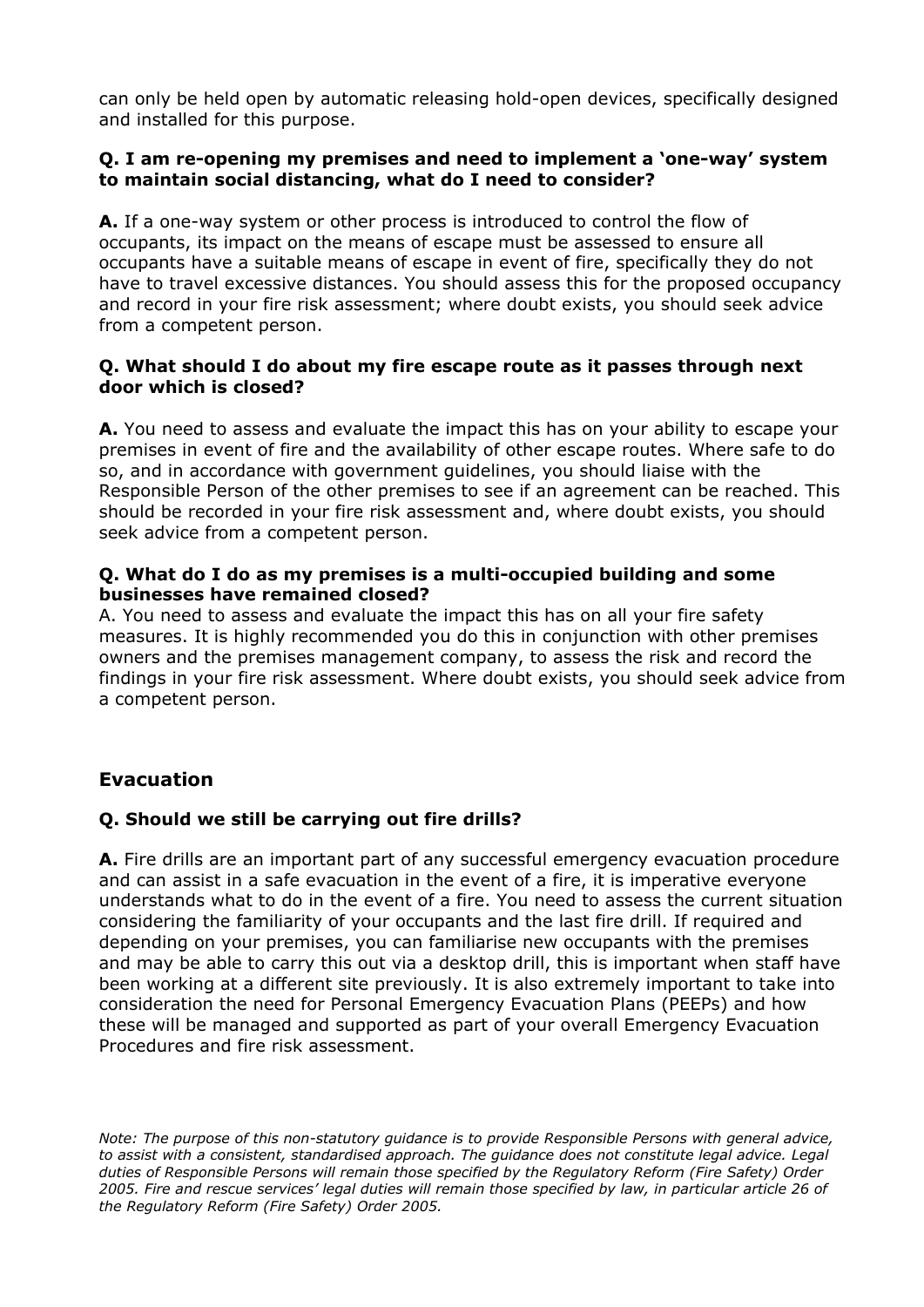#### **Q. Should staff evacuate a premises if the fire alarm sounds, as social distancing may be impacted.**

A. It is important that your evacuation strategy is implemented. Whilst social distancing may be impacted during evacuation, this can be managed by following government guidelines on maintaining hygiene at the Assembly Point.

#### **Q. Should occupants evacuate a premises if the fire alarm sounds as social distancing may be impacted?**

**A.** It is essential all occupants leave a premises in event of fire to ensure their safety and go to the pre-determined Assembly Point (see below). Whilst social distancing may be impacted during evacuation, this can be managed and by following government guidelines on maintaining hygiene at the Assembly Point.

# **Q. How do I maintain social distancing at the Assembly Point?**

**A.** You need to review and revise your current emergency plan and Fire Marshall provision, including the Assembly Point, considering the number of occupants and ensure all occupants are issued with revised instructions and are aware of what is expected.

#### **Q. What do I do as my evacuation relies on staff and some of them are sick and self-isolating?**

**A.** You need to immediately identify your current staffing levels, as part of reviewing your fire risk assessment, and how this will impact the use of your premises, the safety of those staff still at work and your emergency evacuation procedures. Particular consideration should be given to PEEPs and those most vulnerable. You should consider where practical, relocating occupants within the premises and minimising the areas in use, and investigating all avenues to provide the required number of staff. Where doubt exists seek further advice from a competent person and contact your local FRS.

# **Training**

# **Q. Do I have to provide fire safety training?**

**A.** Yes, it is important that all staff and those who may be working at the premises e.g. maintenance, are given fire safety training relevant to their role, responsibilities and needs in event of fire. You should review the current level of training against each individual and update where required, this is essential for any occupants who may not be familiar with your premises.

#### **Q. What do I do if my usual cleaning and maintenance team is replaced with people unfamiliar with my building fire safety arrangements?**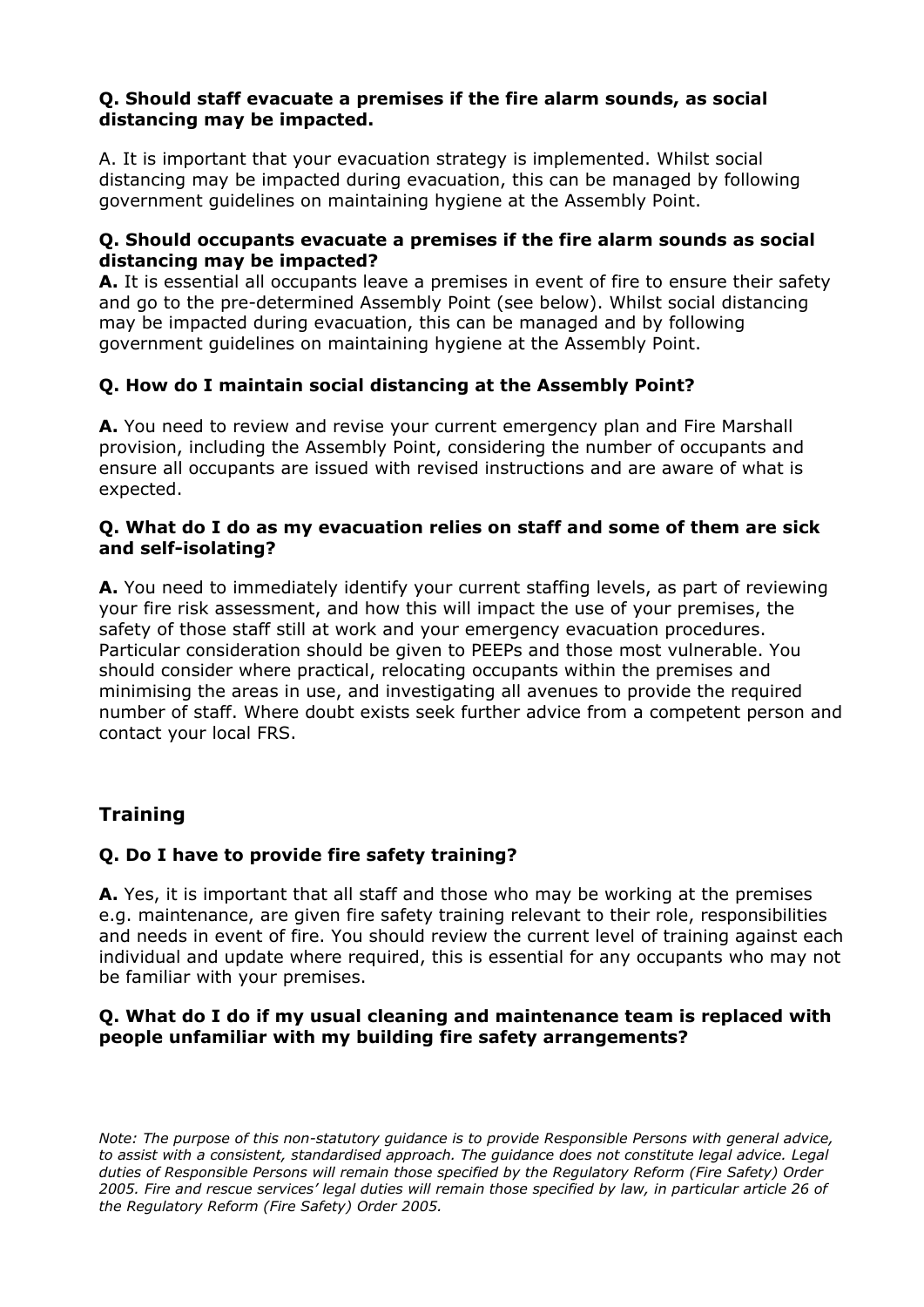**A.** All staff and those working on the premises need to be familiarised with the premises and informed of the arrangements and any specific risks to which they may be exposed and what is expected of them in event of fire.

#### **Q. With reduced staffing, I do not have enough personnel trained in the use of fire extinguishers, can anyone use them?**

**A.** It is important any person expected to use a fire extinguisher to reduce fire risk or to secure a safe escape is trained, they should:

- Be familiar with the operating instructions.
- Understand which extinguisher can be used on which type of fire.
- Be aware of the fire extinguisher locations. Additionally:
- Fire extinguishers should be kept clean to prevent cross-contamination.
- Processes which require fire extinguishers to form part of their procedures e.g. Hot Works should not be carried out (unless they are completed by fully competent people with all aspects of the processes including responding to a fire).
- Fire extinguishers should be maintained on a regular basis

#### **Testing and Maintenance**

It is imperative people living and working in the built environment are safe, and are kept safe, regardless of the current COVID-19 lockdown and phased return conditions. There is no relaxation of fire safety legislation and it is the responsibility of the responsible person and/or duty holder to ensure they are testing and maintaining all fire safety measures to maintain a safe premise.

The Government's view is that workers in the fire safety industry provide vital support to critical functions and in certain circumstances should be considered key workers within the provisions of HM Government guidelines. They must also keep themselves safe whilst carrying out these essential activities by following the latest Government advice which can be found at www.gov.uk/coronavirus.

If your premises are empty, fire safety systems for the protection of life may not be required to be maintained as the RR(FS)O 2005 primary concern is with life safety. If there is no-one on or in the immediate vicinity of the premises who may be reliant on your fire safety measures (e.g. in accommodation above a premises), then the RR(FS)O 2005 allows a risk-based approach to testing and maintenance where it remains vacant. If doubt exists advice must be sought from a competent person. However, you must ensure any fire safety system for the protection of life is fully checked by a competent person as soon as possible when the premises are going to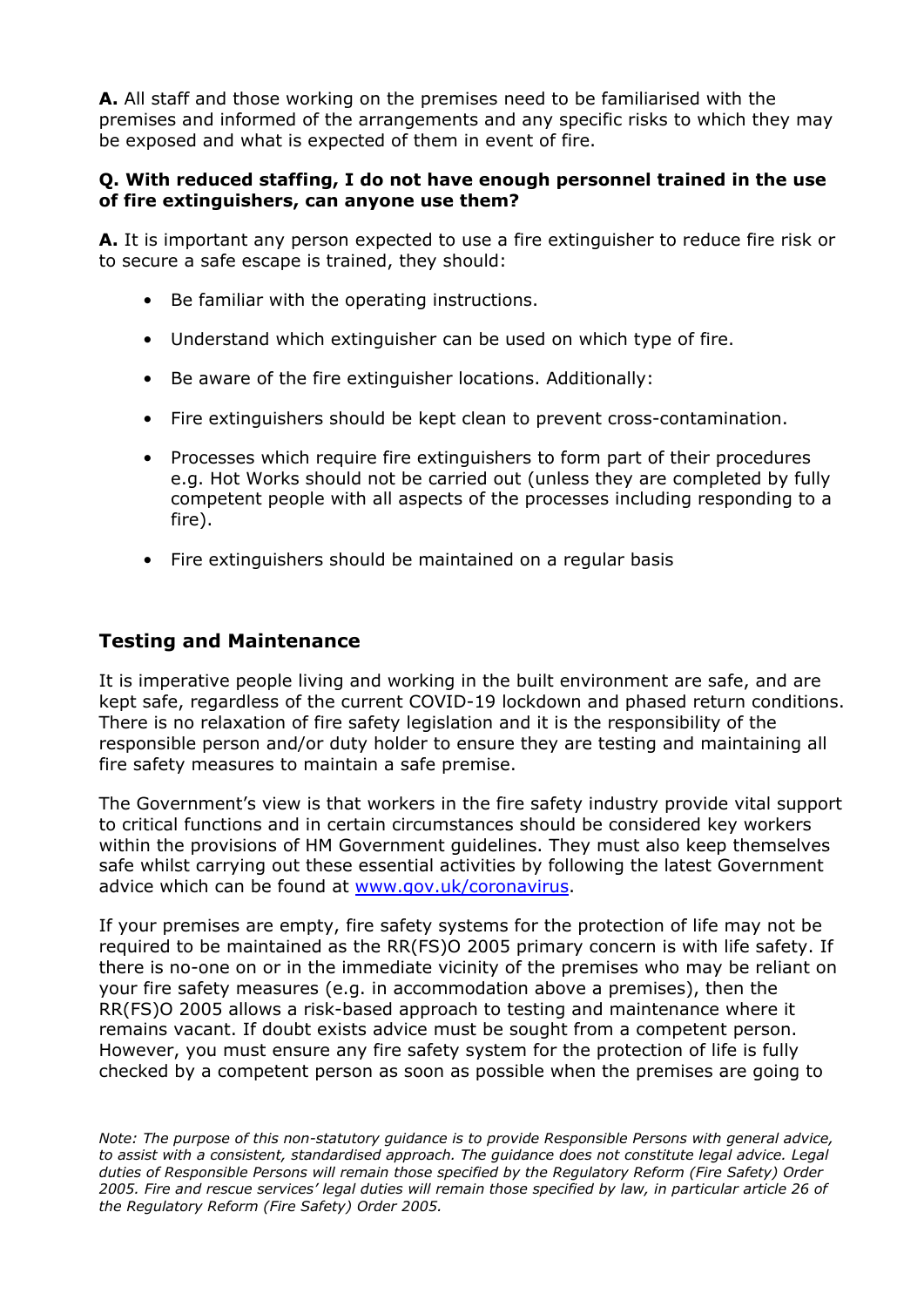come back into use, ensuring they are all tested before occupation, especially for any sleeping risk premises.

If any doubt exists as to the purpose of any fire safety system that may not be maintained, prior to ceasing testing and maintenance advice must be sought from a competent person and/or your local FRS.

For advice and guidance on maintaining fire safety measures go to:

- The Fire Industry Association Latest COVID-19 update specific to the fire industry - www.fia.uk.com/news/latest-covid-update-specific-to-the-fireindustry.html
- The British Automatic Fire Sprinkler Association www.bafsa.org.uk/essentialinfo-regarding-the-protection-of-buildings-from-fire-during-covid-19/
- The Institute of Workplace and Facilities Management www.iwfm.org.uk/coronavirus-resources.html
- The Building Engineering Services Association:

o COVID-19 Guidance and Support - www.thebesa.com/covid19/

o COVID 19 – Building Maintenance SFG20, SFG 30 Mothballing & Reactivation - www.thebesa.com/media/837544/sfg20-building-maintenanceguidance-covid-19.pdf

#### **Q. Do I still need to maintain my fire safety systems (fire alarm, emergency lighting, fire extinguishers)?**

**A.** In businesses that are still open and operating, the routine testing and maintenance of all fire safety measures is essential in keeping people safe to ensure they operate and perform as required in event of fire.

# **Q. Do I still need to test my fire alarm?**

**A.** In businesses that are still open and operating, the routine testing and maintenance of all fire safety measures is essential in keeping people safe to ensure they operate and perform as required in event of fire.

#### **Q. My business is closed now, can I attend if I am notified by an Alarm Receiving Centre or the Fire and Service that the alarm is sounding, and I am a keyholder?**

**A.** You should make every effort to attend the premises whilst adhering to current Government advice as best as possible. This will allow the release of essential frontline FRS resources from the premises and reduce the chance of calls to the FRS at this challenging time. On attendance at the premises you should you keep yourself safe and if there are indications of a fire immediately leave the premises and phone 999.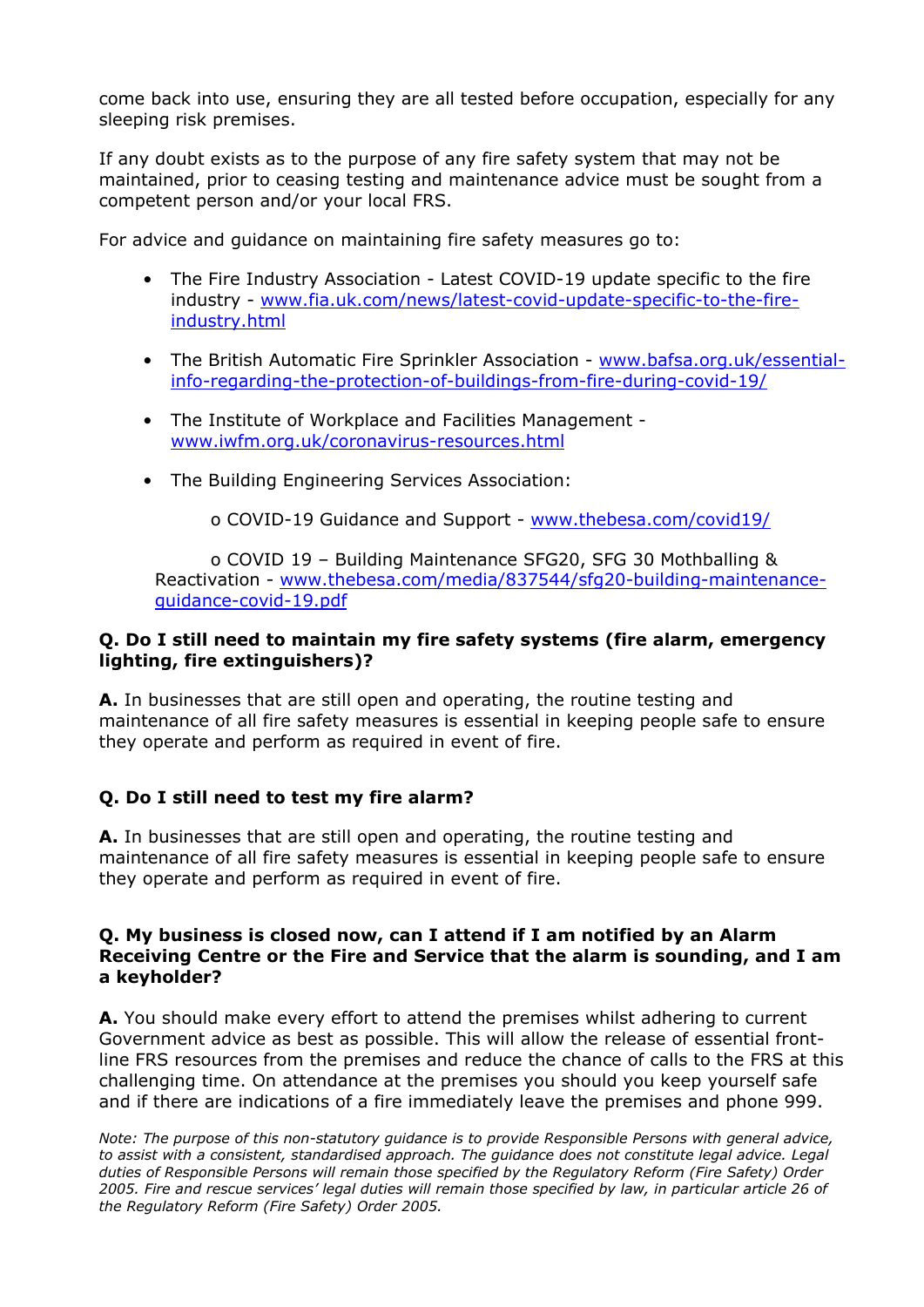# **Fire prevention and Risk Management**

### **Q. What can I do to further reduce the risk of fire in my premises?**

**A.** Alongside normal day to day fire prevention measures consider:

- Prohibiting any hot works unless necessary. If they do need to take place, ensure they are carried out by a competent person with a suitable and sufficient risk assessment in place with appropriate checks following completion of the work.
- For all premises that may be unoccupied or partially occupied, ensure that all electrical appliances are switched off and the plugs are removed from sockets where possible.
- Keep any stock or waste that may build up away from the building and keep access to these secure to reduce the risk from arson.

#### **Q. With the suspension of some waste collection services what do I do?**

**A.** Please consider the disruption to waste and refuse collections and minimise as far as is practicable the build-up of waste and refuse, ensuring any excess storage does not block escape routes and is stored away from premises. This should form part of your fire risk assessment review with consideration to arson risk (see below).

#### **Q. What can I do to protect people who are working from home?**

**A.** For employees who will be working from home, please encourage them to:

- Take the time to check home fire safety arrangements, and ensure that smoke alarms are fitted, tested and are working correctly.
- Use electrical items safely e.g. do not 'daisy chain' extension leads.
- Make sure all members of the family know what to do if there is a fire particularly, elderly people and children.
- Bedtime Checks Close doors, unplug electrical appliances and chargers, check heaters are off, and any candles and cigarettes are properly extinguished.
- Remind everyone if there is a fire:
	- o Get Out.
	- o Stay Out, and.

o Call the Fire Service Out by dialling 999.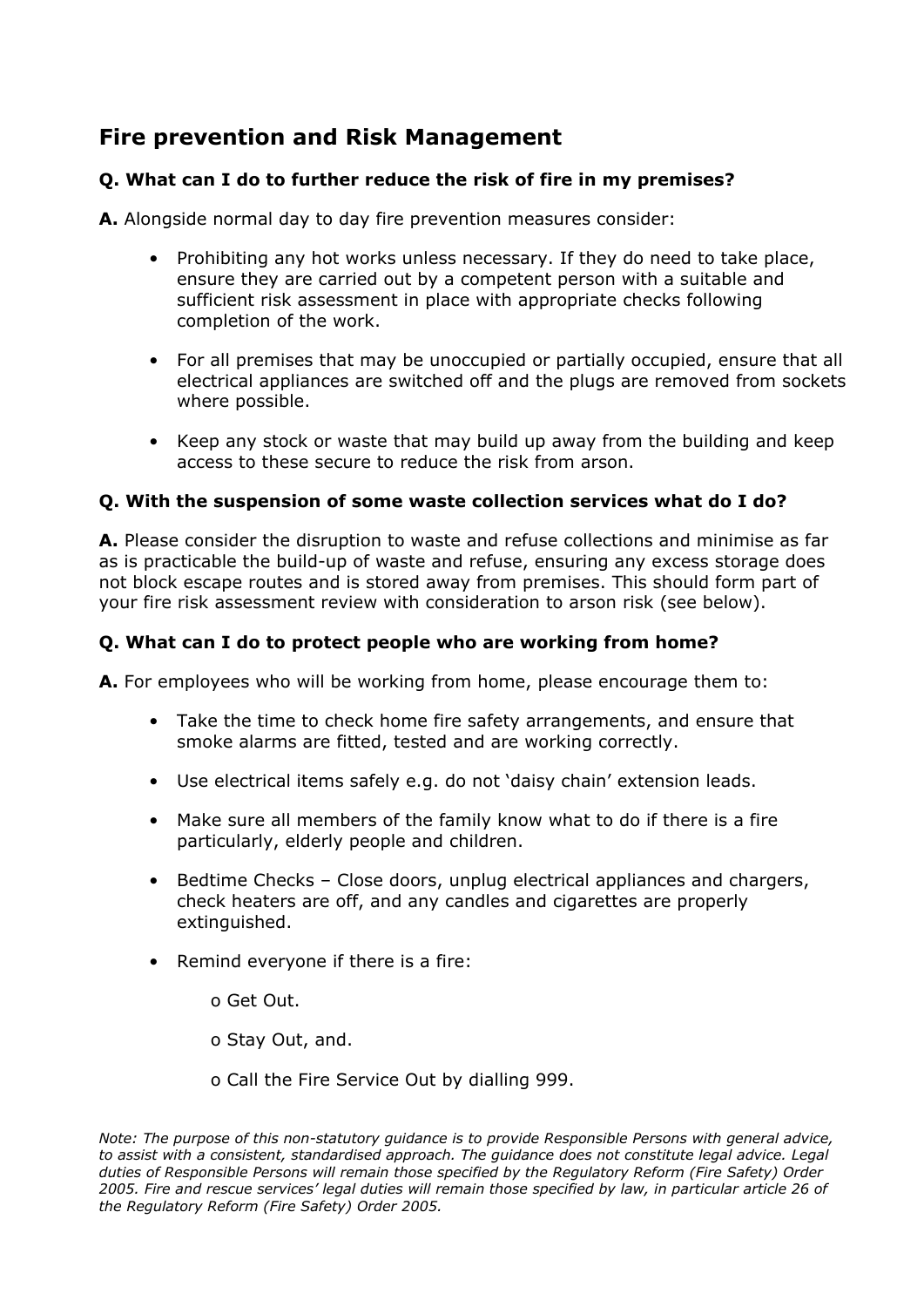For further advice on fire safety in the home:

- Government 'fire kills' campaign www.firekills.campaign.gov.uk/
- Buckinghamshire Fire and Rescue Service web site www.bucksfire.gov.uk//safety-category/at-home/

#### **Q. With the suspension of garden waste collection and the closure of some household recycling centres is it OK to burn rubbish in my garden / yard?**

**A.** We urge everyone to consider if there is a real need to burn rubbish or garden waste as whilst FRSs are still responding to emergency calls, a response to an uncontrolled bonfire places an unnecessary increased burden on the FRS at this extremely challenging time. Any bonfire should follow some simple rules and it should be ensured it is meeting government guidelines on garden bonfires and burning domestic waste, which can be located here:

- Firstly, is it necessary?
- If it is necessary, then bonfires should be sited well away from buildings, fences, trees and garden buildings and structures.
- If possible, the burning of garden rubbish should take place within a garden incinerator.
- DO NOT use flammable liquids or accelerants to start the bonfire.
- The bonfire should always be supervised.
- A means to control the bonfire should be at hand e.g. a garden hose.
- Always check local laws/byelaws to check you comply.

For further advice on risk management:

The British Standards Institution have selected the most relevant standards in key areas of personal protective equipment (PPE) and business continuity and risk management and have made them freely available here.

# **Arson advice**

The Fire Protection Association has provided a free guide:

• Security and arson protection advice for building and business owners and insurers – a free guide to managing the risk during the COVID-19 outbreak: www.thefpa.co.uk/news/news/news\_detail.security-and-arsonprotection-advice-for-building-and-business-owners-and-insurers-afree-guide-to-managing-the-risk-during-the-covid-19-outbreak.html